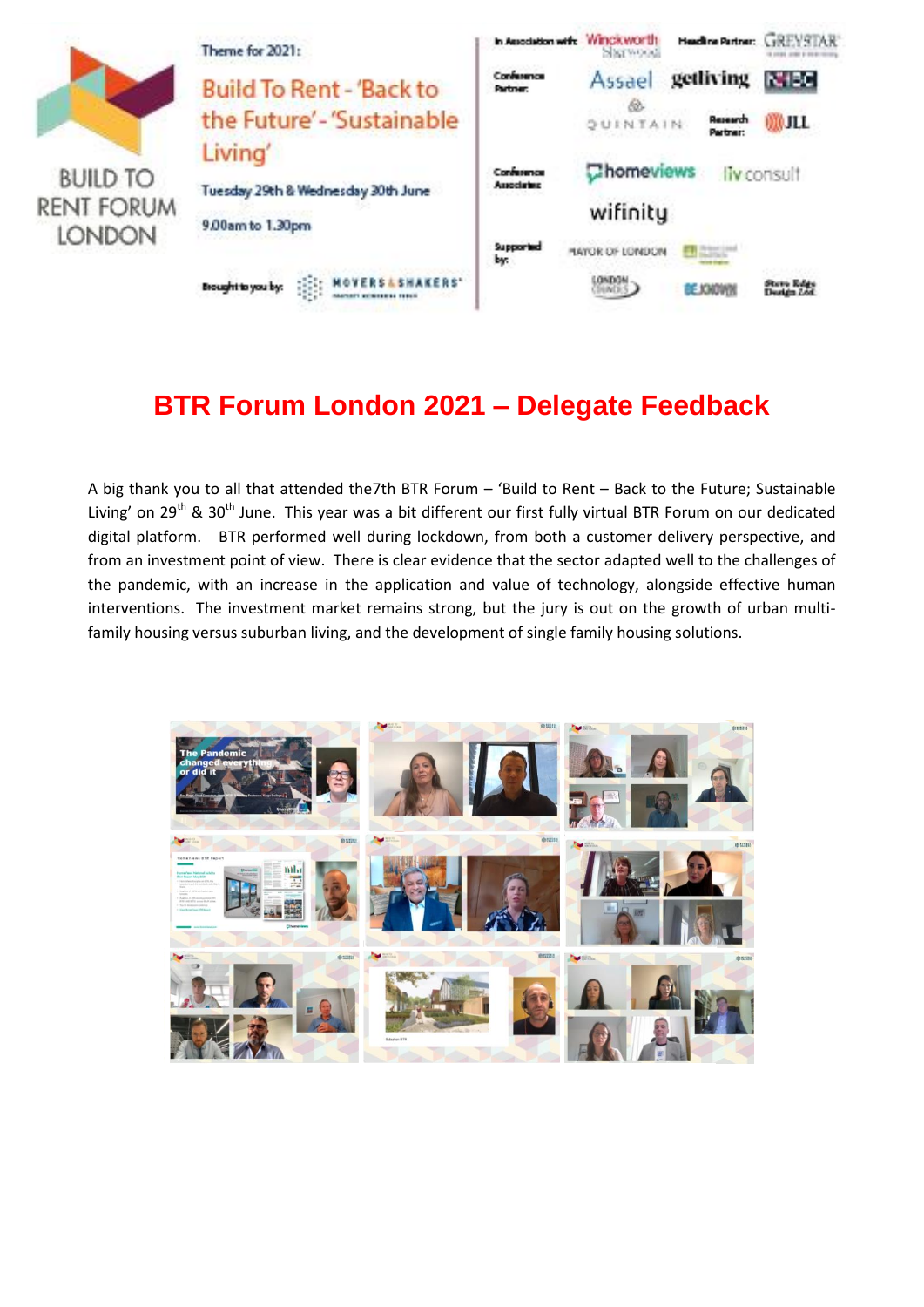## **Results**

Thank you to all those who took the trouble to respond to the survey, your feedback is invaluable and will help us to shape and improve next year's forum. We secured a good representative sample of 47 responses - 16% of the audience.

The following analysis summarises the responses: